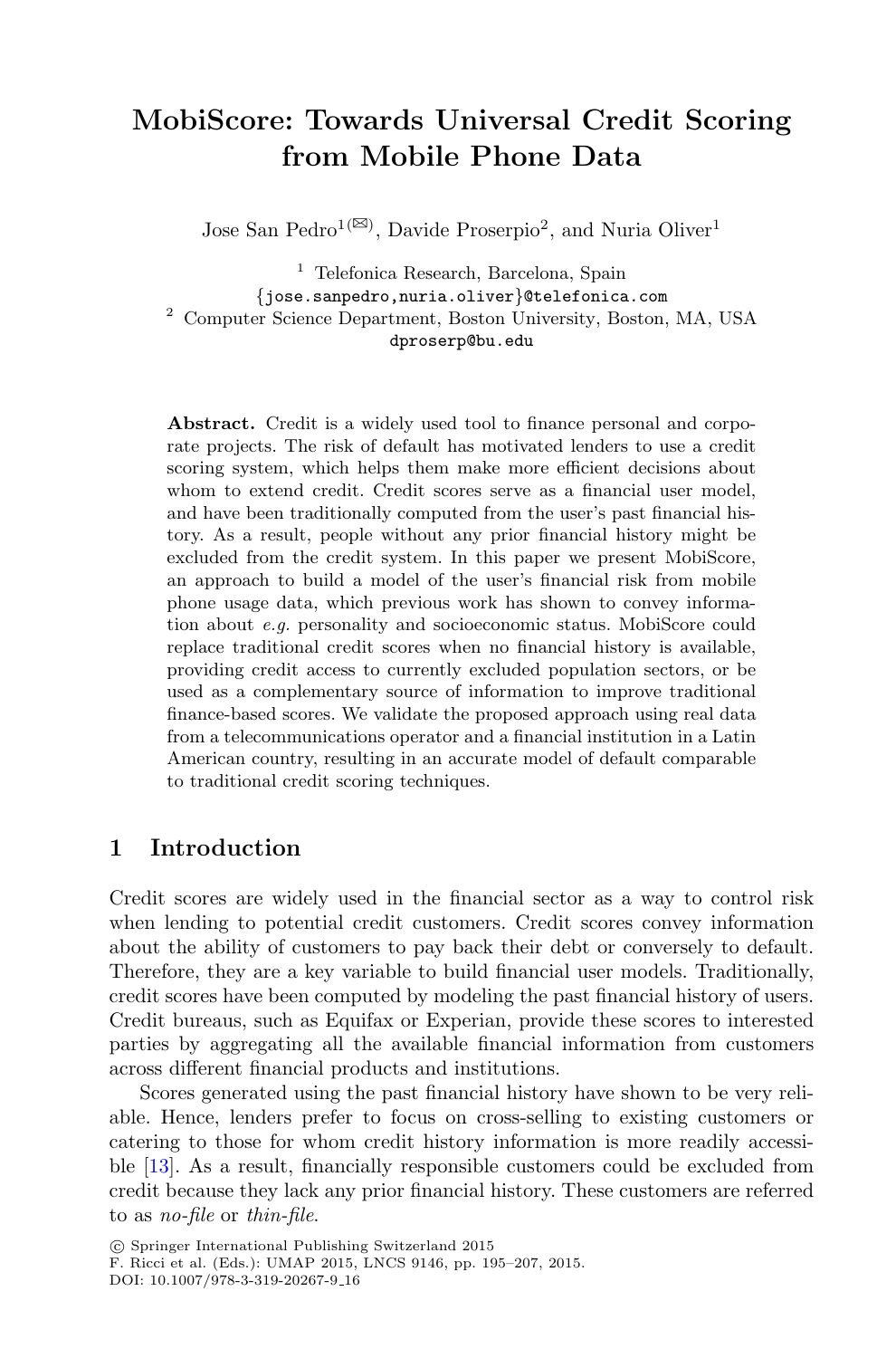While *no-file* or *thin-file* consumers are prevalent in developing economies – the World Bank estimates that there are 2.5 billion *unbanked* adults who lack access to formal financial services<sup>1</sup> – millions of consumers today don't receive credit scores in developed economies either. New immigrants (only in the U.S. there are 1.1 million working immigrants per year), recent college graduates, people recovering from earlier financial missteps and the *underbanked* – individuals who have a bank account but do not use it on a regular basis, accounting for 20% of the U.S. population in 2013<sup>2</sup> – are also in the no-file category.

The growing need to access credit has motivated the search of alternative sources of information that could serve as accurate proxies of traditional credit scores to model user proneness to credit default. In this direction, a large body of literature has studied demographic aspects and variables related to personality and socioeconomic status that correlate with unreliable financial behavior and lead to default. Among these characteristics we find impulsiveness, education level or marital status [\[10](#page-11-1)[,11](#page-11-2)].

In this paper we propose MobiScore, an approach that leverages data passively captured from the mobile phone network, *i.e.*, patterns of mobile phone usage, to build a user model of propensity to credit default by using supervised machine learning methods. This concept is supported by the results of previous studies that leverage mobile phone usage data for modeling users, such as inferring personality traits or socioeconomic status  $[5,6,17]$  $[5,6,17]$  $[5,6,17]$  $[5,6,17]$  $[5,6,17]$ , which have been shown to correlate with financial behavior [\[9\]](#page-11-5). Given the ubiquity of mobile phones both in developing countries and developed economies, MobiScore could help currently excluded users in getting access to financial services such as loans or credit cards.

The main contributions of this paper are twofold. First, we introduce MobiScore, a methodology to build a consumer credit default model using as input data call detail records obtained from telecommunications companies. Second, to asses the feasibility of the model, we conduct a large study with real credit default data for a large population of over 60*,* 000 customers from a Latin American country. This study benchmarks the performance of a traditional credit scoring approach along with our proposed methodology. To the best of our knowledge, this is the first work that reports results on such a large scale population.

### <span id="page-1-0"></span>**2 Related Work**

Credit scores have been extensively used in the financial industry during the last two decades to improve customer credit collections [\[13\]](#page-11-0). However, research reporting the performance of this tools is scarce due to their proprietary nature. In this work, we focus on the particular problem of customer credit scores, namely to predict individual risk. In this area, credit scoring techniques are based

 $^1$ [http://www.worldbank.org/en/results/2013/04/02/financial-inclusion-helping-coun](http://www.worldbank.org/en/results/2013/04/02/financial-inclusion-helping-countries-meet-the-needs-of-the-underbanked-and-underserved) [tries-meet-the-needs-of-the-underbanked-and-underserved](http://www.worldbank.org/en/results/2013/04/02/financial-inclusion-helping-countries-meet-the-needs-of-the-underbanked-and-underserved)

 $^2$ <https://www.fdic.gov/householdsurvey/>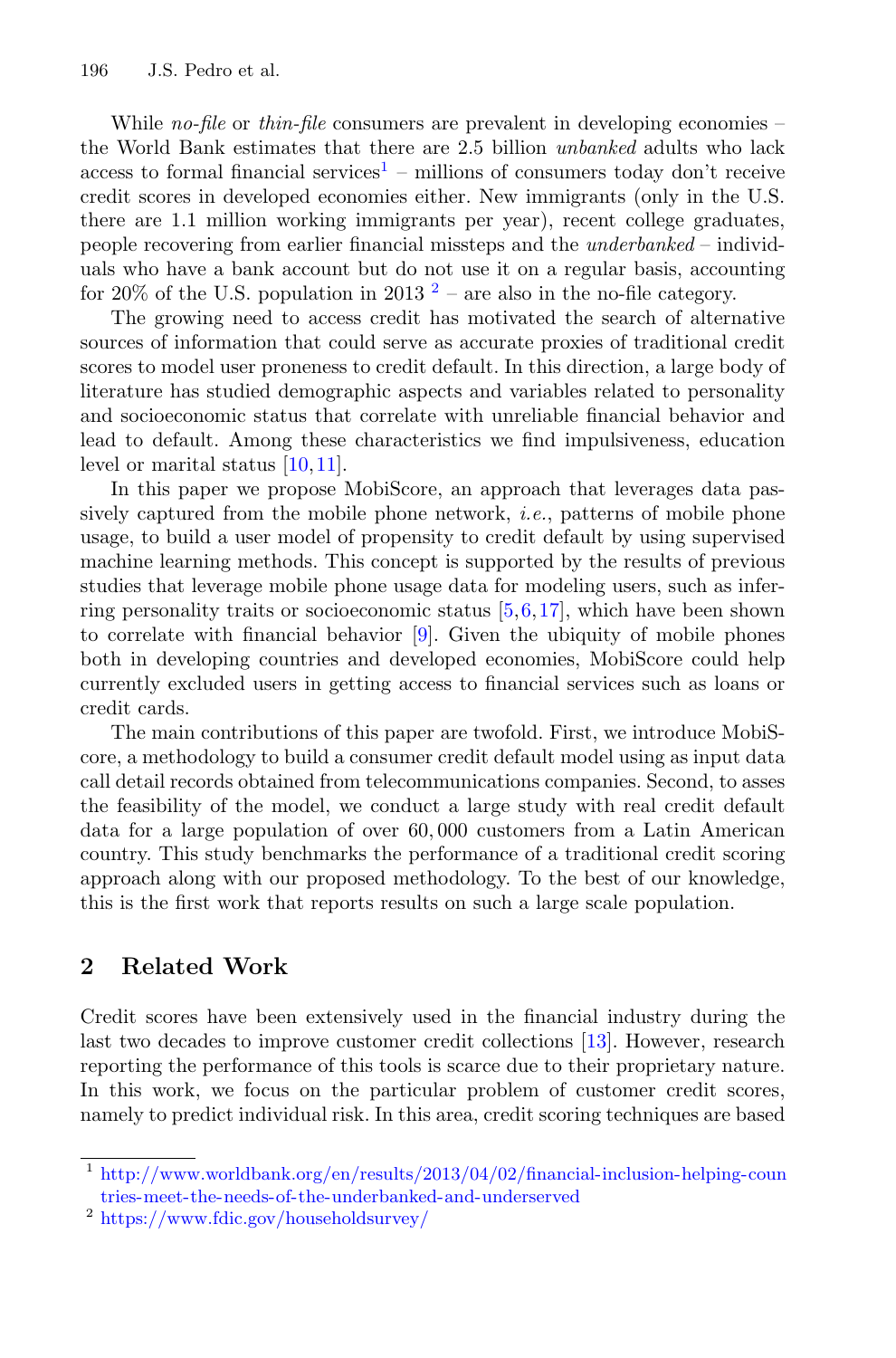on statistical models that use different data sources that reflect user behavior, financial or not, to determine their likelihood to default [\[1](#page-11-6)[,3](#page-11-7)].

The most widespread way to compute credit scores uses financial and demographic data. Credit bureaus, including Equifax and Experian, or specialized technological companies like Fico, rely on specific financial information, such as credit history, current credit use, or ratio between credit limit and outstanding balance. As previously discussed, these methods need access to the financial history of users, which is not always available. Hence, alternative methods to score users that do not rely on such information have been proposed in the last few years.

There is a vast amount of literature trying to understand the socio-economic and behavioral factors that can be correlated with financial risk and spending behavior, as well as with credit default. Socio-economic factors including education, marital status, net worth, financial knowledge, and household income, as well as several environmental factors (*e.g.* income or home ownership status) and demographic factors (*e.g.* racial background, age, and gender) are all correlated with financial risk [\[10](#page-11-1)]. Furthermore, it has been shown that personality affects the predisposition to financial risk. For example in [\[11](#page-11-2)] the authors show how impulsiveness is correlated with credit card behavior, while in [\[12\]](#page-11-8) the authors show that impatient people are more prone to default. Finally [\[2](#page-11-9)] shows how user mobility is (inversely) correlated to default rates.

Mobile phone usage logs have been studied for modeling users and community dynamics in a wide range of applications. For example, a framework to discover places-of-interest from multimodal mobile phone data is described in [\[14](#page-11-10)], and [\[7\]](#page-11-11) shows that it is possible to accurately infer friendships based on observational mobile data alone. Socio-economic status has also been inferred from mobile phone activity data [\[17\]](#page-12-0). More broadly mobile data has been used to uncover individual and collective human dynamics [\[4](#page-11-12)], infer gender [\[8](#page-11-13)] and personality [\[5,](#page-11-3)  $6$ . In [1[6\]](#page-11-4), the authors study the interconnection between social and mobile features and spending behavior. Our work relates with all the above in that we model user behavior from phone usage, and in particular the user's propensity to default on their credit.

The use of mobile data for financial risk assessment has attracted the attention of some entrepenurial efforts, such as  $Cignifi<sup>3</sup>$ . However, a comparison is difficult as they use a proprietary technology and the details of their approach are unknown. To the best of our knowledge, this paper is the first to disclose the potential of mobile phone usage data in this problem setting.

#### <span id="page-2-0"></span>**3 Dataset**

In this section, we describe the dataset used in MobiScore to model the users' financial reliability from their mobile phone usage data. This dataset combines two main sources of information: (1) mobile phone usage logs, which we use as

<sup>3</sup> <http://www.cignifi.com/en-us/technology>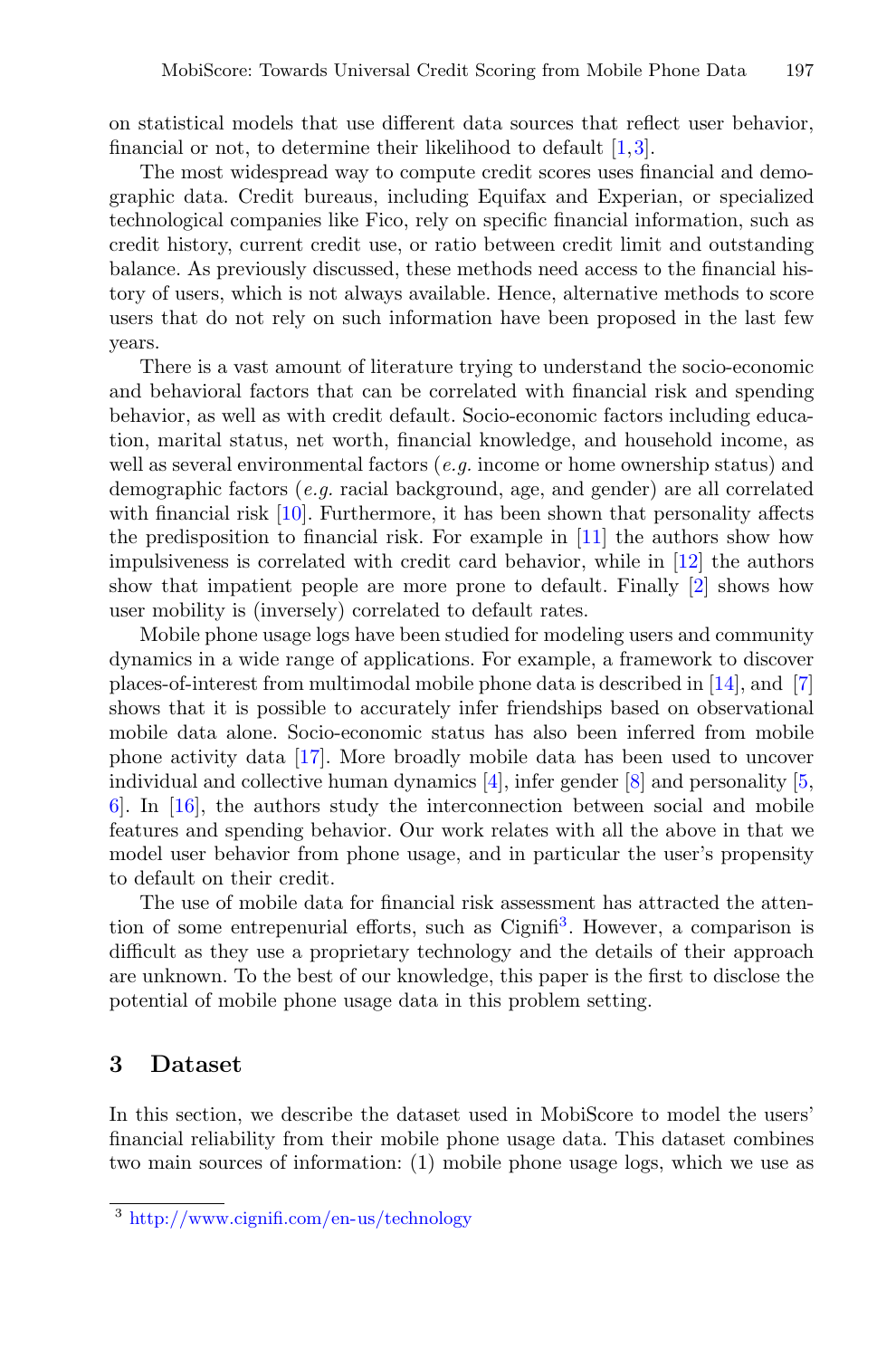raw data to find behavioral patterns consistent with unreliable financial behavior; and (2) financial information in the form of credit default reports, which serves as ground truth to train user models of credit default using a supervised learning paradigm. We obtained the data for over 60*,* 000 people from a Latin American country in which both the telecommunications company and the financial institution operate. The data was completely anonymzed and stripped of all personal information, such that it was not possible to identify any individual. The Telco and Financial institution generated a unique user identifier applying a common hash function unknown to us. This enabled us to anonymously merge the two datasets. Moreover, the analysis of the data was in compliance with the terms and confitions of data usage of that particular service.

#### **3.1 Mobile Phone Usage Dataset**

Mobile phone networks are built using a set of cell towers (BTS) which connect phone devices within the network. Each BTS is identified by the latitude and longitude of its geographical location. Whenever a phone in the network makes or receives a call or uses a service (*e.g.* SMS, MMS), this communication event is logged into a raw database known as Call Detail Records (CDRs). CDRs include information about all the different aspects of the communication event: phone lines involved in the event, type of event, timestamp, etc. BTS details are also logged, providing a proxy of the geographical position of the user at the time of the call (at the granularity of the area of coverage of the BTS).

From all the information contained in a CDR, MobiScore analyzes the two most common events: calls and text messages (SMS). We extract the following fields from the CDRs: anonymized originating and destination numbers, time and date of the call or SMS, and an identifier of the BTS that the originating phone was connected to when the call was placed. For calls, we also extract their duration in seconds. Note that the dataset neither contains personally identifiable information nor the content of the calls or the SMS.

Our CDR dataset contains three months of data from January to March 2014, consisting of daily cell phone events from pre-paid and contract subscribers in the Latin American country of study. The collected dataset contains over 35 million call events, and over 11 million SMS events, with an average of around 12 million calls and 3*.*5 million text messages per month.

#### **3.2 Financial Dataset**

Lenders normally report payments in arrears to credit bureaus on a monthly basis. Two payments in arrears, *i.e.* 30 days past due, is the first level reported to bureaus, as dictated by the Fair Credit Reporting Act.<sup>4</sup> We collected such records for a credit card offered by a financial institution operating in the considered Latin American country. The dataset of customers in arrears was collected for a period of 15 months, from January 2013 to March 2014. For each customer we

<sup>4</sup> <http://www.ftc.gov/os/statutes/fcradoc.pdf>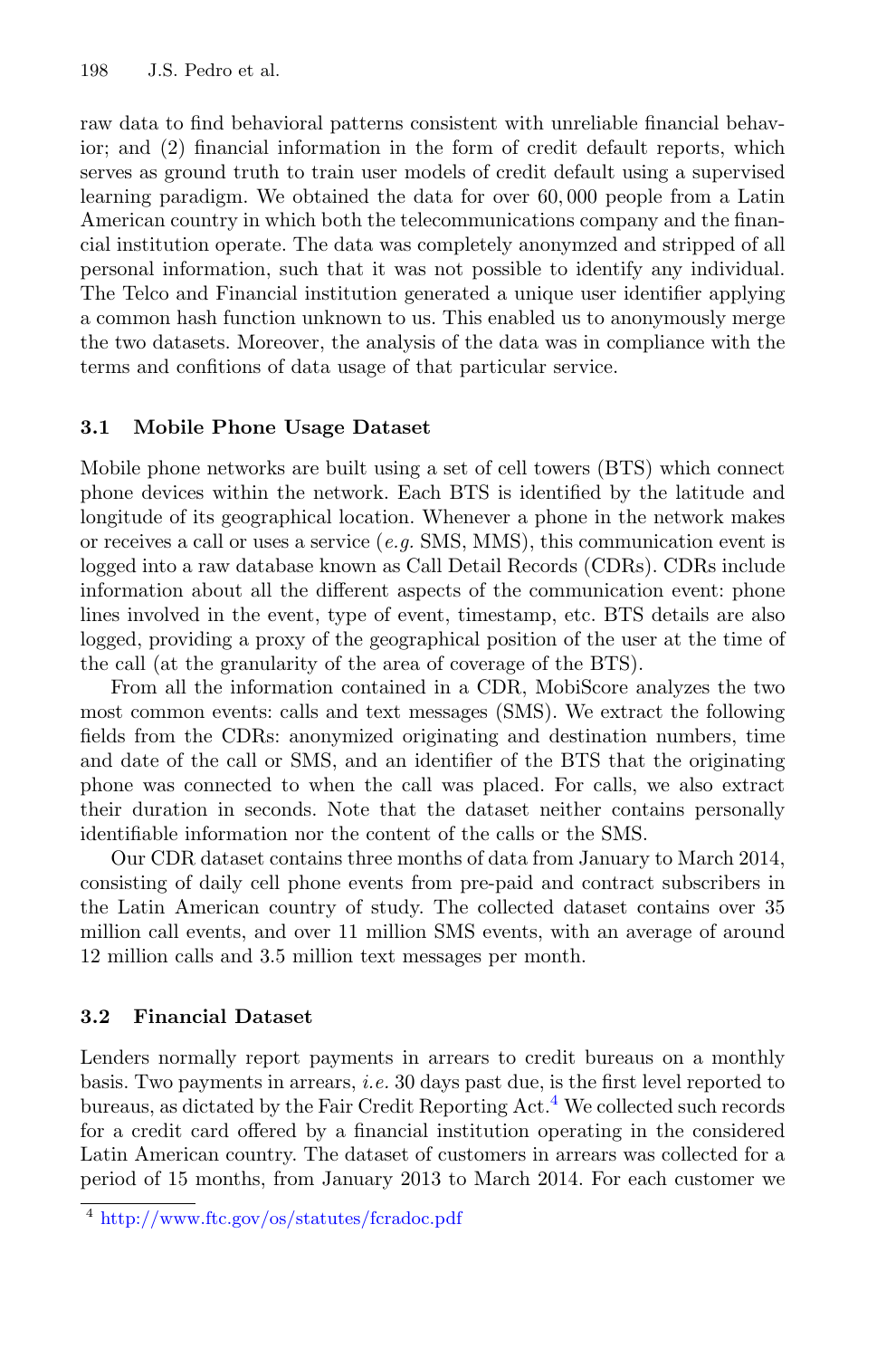obtained a monthly record stating the amount of pending balance and the days in arrears of payment.

Customers are considered to be in default only when the lender deems their pending balance to be uncollectible; the exact number of days for this condition to hold depends on the financial product, the lending institution and the legal framework of the country where the institution operates. In the context of this paper we consider two definitions of customers in default that are common in the literature: customers who are more than 30 days in arrears (*Default @30* ), and customers who are more than 90 days in arrears (*Default @90* ). Using the aforementioned reports, we could determine whether each customer was in default for any of the two definitions used.

### **4 Methodology**

We pose the credit scoring problem as a binary classification task, which we model using a supervised learning strategy. For each potential credit customer, we intend to model a score *P* which can be interpreted as the probability of default. Customers are represented in a feature space that captures different orthogonal aspects of their use of the phone, which we expect to convey behavioral information with discriminative power in this problem setting.

#### **4.1 Feature Extraction**

In Sec. [2,](#page-1-0) we introduced previous research focused on identifying correlations between financial risk and user socioeconomic status, personality and demographic factors among others. We follow this line of work to extract from the CDRs a set of features of mobile phone usage that convey user behavioral information related to financial risk. Furthermore, we take advantage of additional information collected by the telecommunications company about their customers, known as Customer Relationship Management (CRM), to extract demographics and socioeconomic features.

**CDR Features.** CDRs amass all the communication actions carried out by customers, and therefore has great potential as a source of information for user modeling. We are especially interested in studying traits of personality and specific behaviors of stationary nature, as to discern which of those could lead to credit default with higher probability. Previous literature has found such correlation in subjects with impulsive behavior or with more impatient personalities. In our context, we do not count with such high level information about users, but previous work on analyzing phone logs encourages us to think that we can find such correlations also in features extracted from CDRs. In order to be as comprehensive as possible, we study CDR logs across three complementary dimensions: consumption, mobility and social network. A detailed list of the CDR-based features is shown in Table [1.](#page-6-0)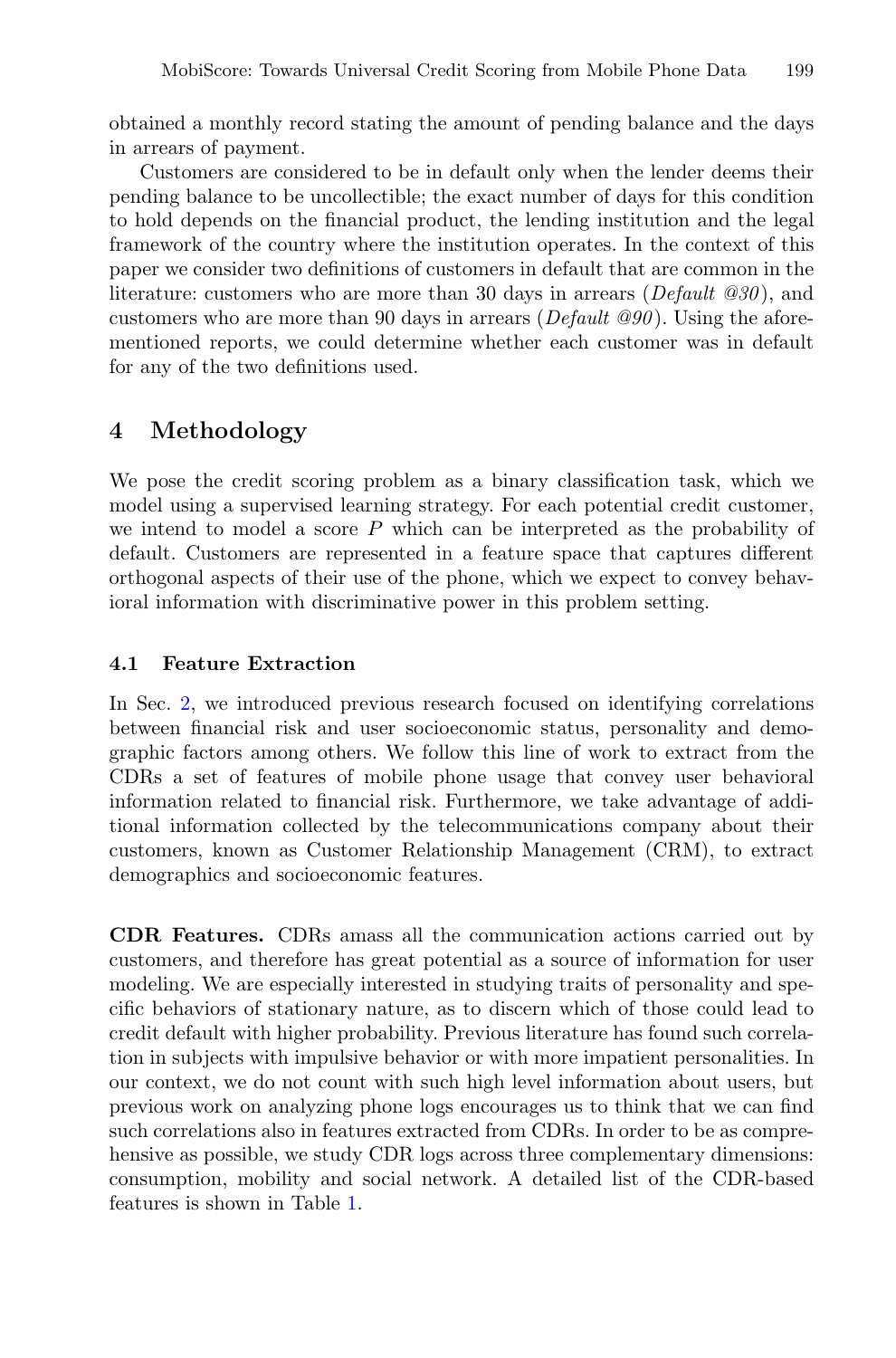*Consumption* features are related to the amount of use of the communications network, and provide a high level view of the access frequency for different communication methods, both calls and SMS. We compute the above features for different temporal partitions: by day of the week (weekdays *vs* weekends), and by time of the day (office hours, 9am to 6pm, *vs* evenings). This slicing of the temporal dimension in four partitions (or time windows) allows to profile users at different significant moments, helping to generate a more holistic view of their phone usage. Furthermore, since mobile communications are intrinsically directional, some features are subdivided in incoming (received by the user) or outgoing (originated by the user).

*?Social network* features focus on capturing information about the characteristics of the graph of connections between customers, which could convey information about empathy and other social-related traits of personality. We include in these features the number of unique correspondents in incoming and outgoing calls/SMS (i.e. in and out degrees) and the in/out degree variation between between temporal windows as defined above (delta degrees).

Finally, *mobility features* capture mobility patterns of customers in their everyday life inferred from the position of the BTS the users connected to. Radius of gyration is computed as the minimum radius that encompasses all the locations (BTS) visited by a user daily. Distance traveled adds the distance traveled to visit all the BTS connected every day. Popular antennas is computed as the number of BTS connected to account for 66% of the communications activity, serving also as a proxy of mobility.

We also include the number of events that are reciprocated. An event is marked as reciprocated if the current customer A calls (or texts) another customer B within one hour from an incoming call (text) from customer B. Reciprocated events such as calls or SMSs are used in the mobile data analysis literature as an evidence of the existence of strong ties between users [\[15](#page-11-14)]. While a single call between two individuals may not carry much information, reciprocated calls between two users indicate some degree of relationship (work, family, or other), helping us to better characterize the user's social interactions.

Moreover, we extract regularity features by computing Shannon's entropy for variables related to calls, messaging, and mobility. *Communication time entropy* measures the regularity of customers regarding the time window used to contact individual interlocutors. We consider the multinomial distribution of events over the temporal dimension for each customer and unique interlocutor. That is, for every customer *i* and interlocutor *j*, their *communications time entropy* is:

$$
H_{ij}(X) = -\sum_{x \in V} p(x) \log(p(x)) \tag{1}
$$

<span id="page-5-0"></span>where *X* is a discrete random variable taking values from the set *V* (every one of the four temporal partitions), and  $p(x)$  is its probability mass function (the fraction of times user *i* contacted user *j* in the given time window  $x$ ). The final entropy is computed as the mean value  $H_{ij}(X)$  for all interlocutors of *i*.

*Communication entropy* measures how regular a user is with respect to the interlocutors (s)he has contacted. Using the formulation of Eq [1,](#page-5-0) *V* would refer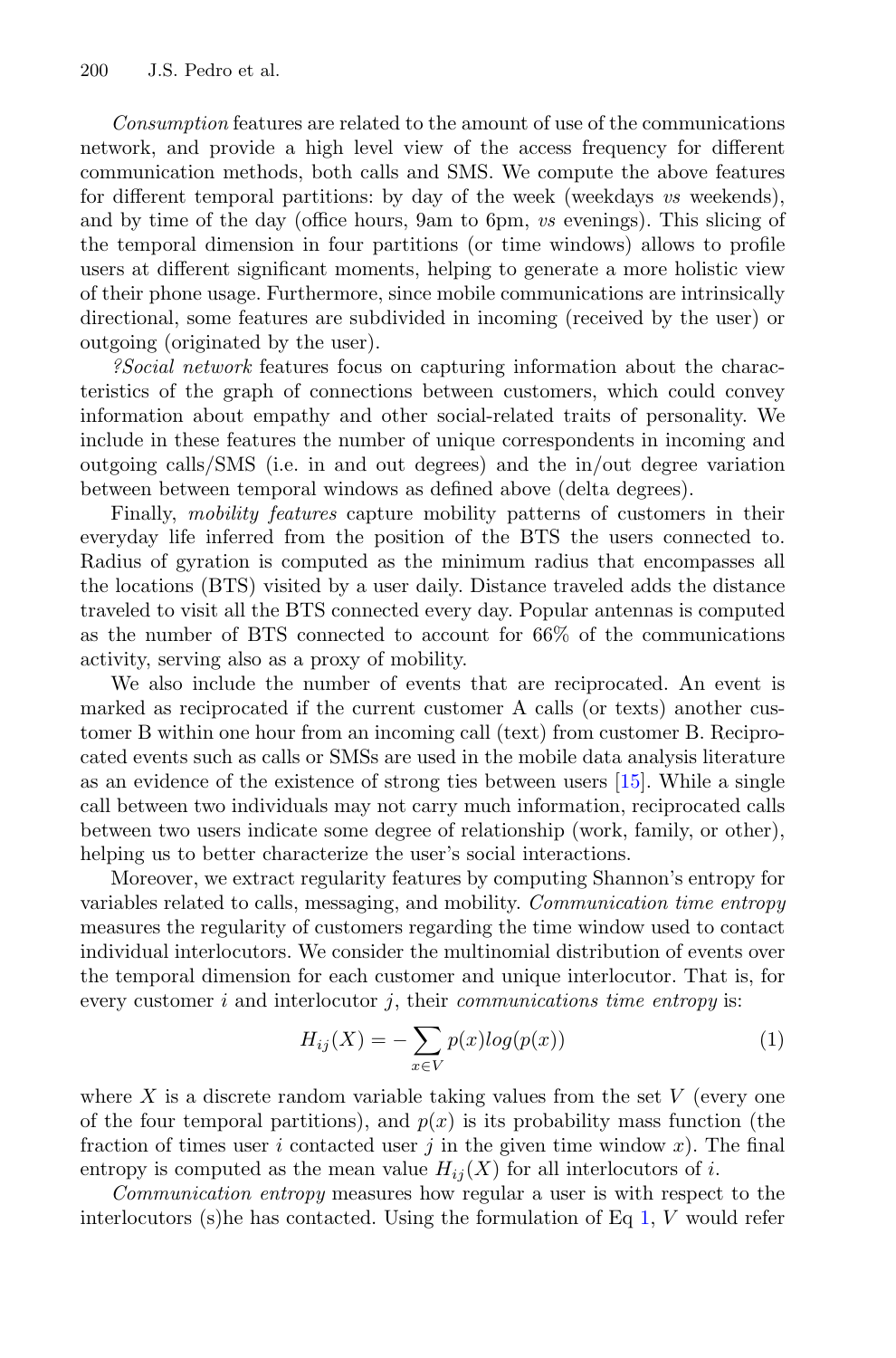to the complete set of interlocutors of  $i$ , and  $p(X)$  to the probability that  $i$ calls/texts this particular interlocutor *x* (relative frequency *w.r.t.* the rest of interlocutors). Similarly, *mobility entropy* is computed by considering the fraction of calls made from every BTS in the set of popular antennas.<sup>5</sup>

**Customer Relation Management (CRM) Features.** In addition to usage logs, telecommunication companies collect additional information related to their customers, typically stored in Customer Relation Management or CRM logs. For instance, demographic information (age, gender) is required for signing the contract of specific products. Socioeconomic information is inferred from the customers home address, required for landlines. Additional data related to socioeconomic status can be extracted from the type and number of products owned by the customer, as well as data related to the devices used (*e.g.* brand of phone). We collected some of this CRM information and use it both as a standalone dataset to predict financial risk and to complement the CDR features. A detailed list of the CRM features used is presented in Table [2.](#page-6-1)

<span id="page-6-1"></span><span id="page-6-0"></span>

| <b>Table 1.</b> Event log features                                                                                                                                                                                                                                                                                                              | Table 2. CRM Features                                                                                                                                                             |
|-------------------------------------------------------------------------------------------------------------------------------------------------------------------------------------------------------------------------------------------------------------------------------------------------------------------------------------------------|-----------------------------------------------------------------------------------------------------------------------------------------------------------------------------------|
| Consumption features<br>By time window and direction<br>Daily call (SMS) events<br>Daily duration of call events<br>Daily time between consecutive call (SMS) events<br>Daily time between consecutive events (either call or SMS)<br>Global<br>Communications time entropy<br>Communications entropy                                           | <i>Product features</i><br>Device brand<br>Device operating system<br>Device type<br>Line type<br>Line status<br>Line quantity<br>Late payments<br>Month elapsed since activation |
| Social network features<br>Number of unique call (SMS) correspondents<br>Call (SMS) delta degrees<br>Number of reciprocated call (SMS) events<br>Fraction of reciprocated call (SMS) events<br>Median of time between reciprocated call (SMS) events<br><i>Mobility features</i><br>Radius of gyration<br>Distance traveled<br>Popular antennas | Socioeconomic features<br>Age<br>Gender<br>Estimated customer income<br>High risk ZIP code<br>Regional area code                                                                  |

#### **4.2 Model Building**

Popular antennas entropy

We use supervised learning for building user credit score models. To this end, we represent users in the presented feature space, which we extract from the CDRs in the period January 2014 to March 2014. Our financial information for this population predates these CDRs for the most part, as it goes from January 2013 to March 2014. As we are interested in stationary personality traits and behavior, we use the following methodology to generate the ground truth.

<sup>5</sup> SMS were not associated with a BTS in our dataset.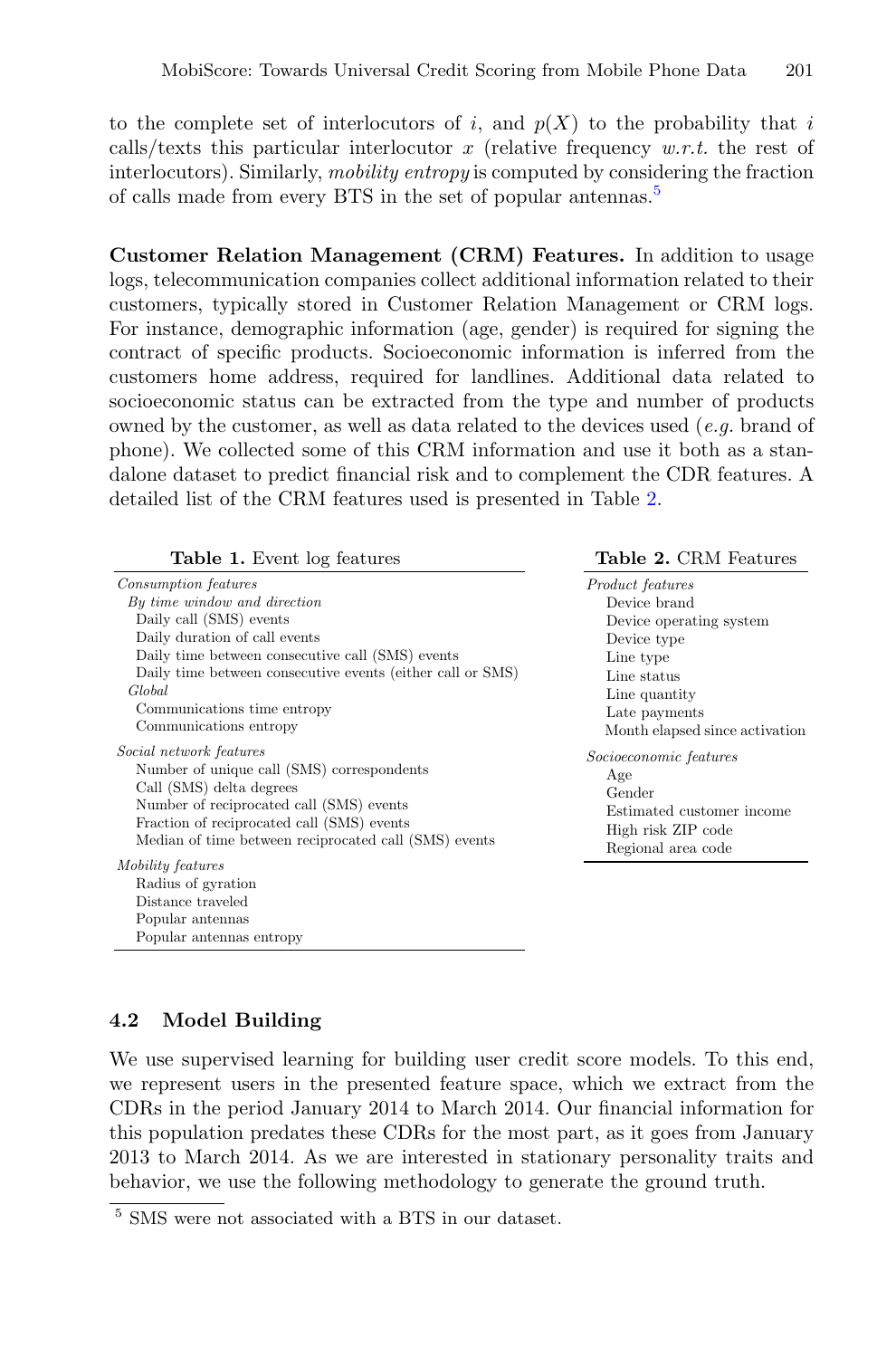We consider only customers that activated their card during the period January 2013 to March 2014 (our range of financial reports). Given that the probability of default at a time greater than *T* is  $P(t>T) = 1$  for a sufficiently large *T*, we decided to consider the same period of maturity for all customers. That is, we study the credit default during the first *M* months since customers activate their card. We use two different values for *M* depending on the default definition. For the *Default @30* scenario, we assign *M* = 7. That is, we observe the customers' default history up to the beginning of their seventh month of card use, resulting in six full months of observations. For *Default @90*, we assign  $M = 9$ , which gives users six full months to default so that their debt at 90 days is observable at the beginning of the ninth month. In both scenarios, we label users that defaulted at any point during the first *M* months as positive samples, disregarding later payments that would have cleared their default status.

To give an example, customers that activated their card during March 2013 (Month 0) are observed during the next six months, April to September, and their default status is obtained from the financial reports in October (Month 7) for the *Default @30* scenario. In the *Default @90*, the same procedure is followed, but the observation period goes from April to November, and the default status is obtained from the financial reports in December (Month 9). Analogously, customers that activated their card during April 2013 will have their default evaluated in November or January, depending on the default definition.

Observing default status after a fixed interval since the credit is granted is a common methodology used by financial institutions to measure the performance of their scores. We fixed the observation interval at 6 months as it provides the best trade-off between the number of subjects and the interval duration given the characteristics of our dataset. Using this setup, we were able to train the model using all the customers that activated their card by August 2013 (*Default @30*) or June 2013 (*Default @90*). Although the CDR data used for part of the population post-dates the used ground truth, we believe that the stationary nature of the behavioral and personality features sought by our method should not experience noticeable variations.

We tried three different classification methods to compare their performance in this specific problem setting: L2-regularized logistic regression (LR), linear Support Vector Machines (SVM), and Gradient Boosted Trees (GBT). We tune the hyper-parameters automatically using a grid-search strategy over a validation set extracted from the training collection. We use fivefold cross validation to predict the customers in default for the whole dataset, where the evaluated fold in each step is not used during the training phase at any point.

### **5 Experimental Results**

In this section we report the experimental results obtained by MobiScore for the credit card default inference task. We considered the following different configurations of the input data and ground truth: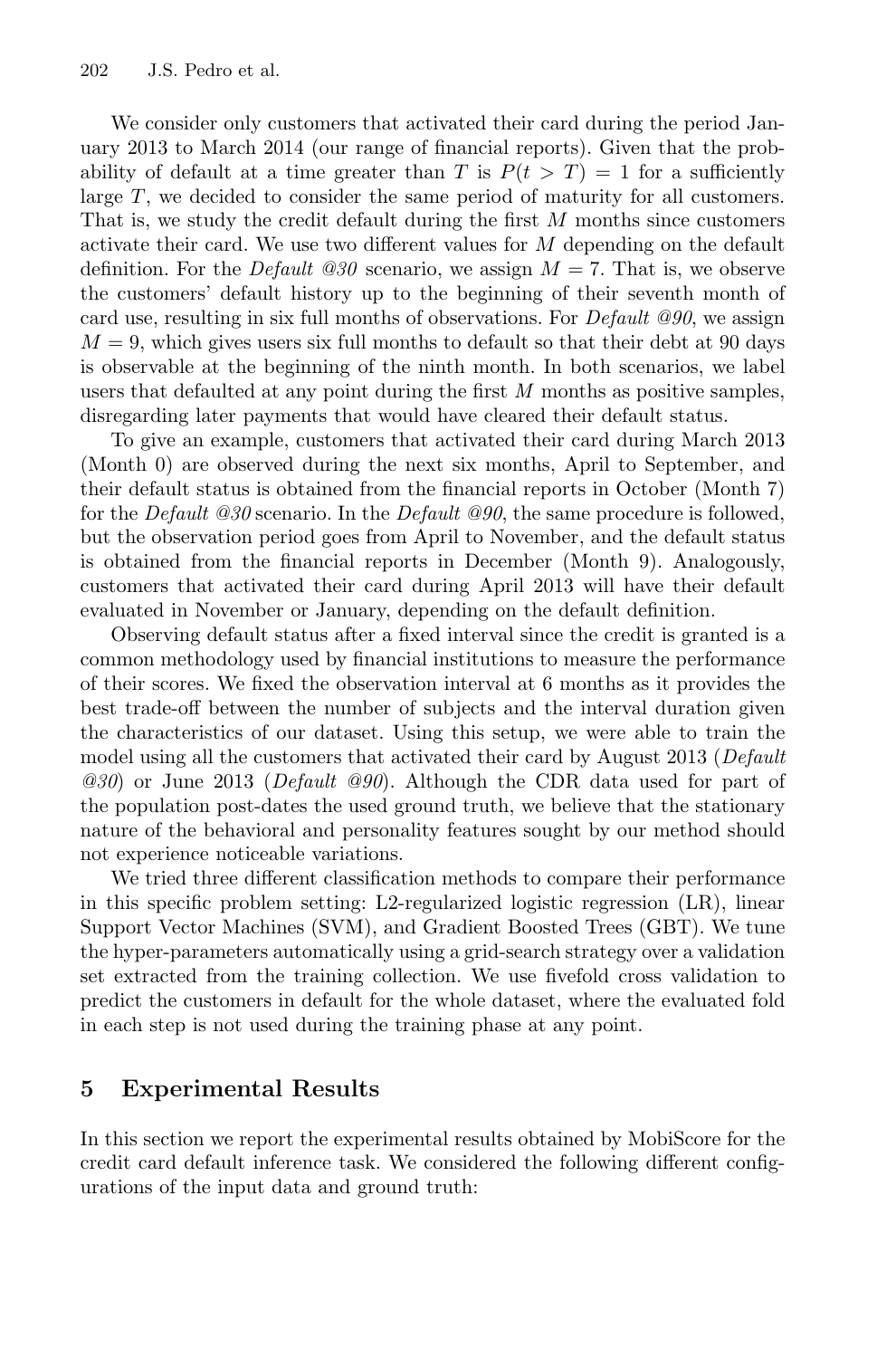**Feature sets.** We use three different feature representations of mobile phone behavior: features extracted from **CDR** only, from **CRM** only, and from both (**CDR+CRM**). The goal of this partition is twofold. First we want to determine the financial risk modeling power of the different data sources considered. Second, we want to understand the performance of CDR features, which capture behavioral information, when compared with the higher level socioeconomic and demographic CRM features. To the best of our knowledge, our analysis is the first study to assess the value of CDRs –particularly when compared to CRM information– to build a model of the user's financial risk.

**Time dimension.** We use three different time windows of CDRs: two weeks, one month and three months. The goal is to study the effect in classification performance of observing mobile data for longer time periods. We consider CRM features to be invariant during the period considered, so this dimension has no effect on them. Two weeks is the minimum amount of data needed to obtain meaningful results given the user activity levels in our CDR data. Conversely, three months is the maximum amount of data that was available in this dataset.

**Default definition.** We use two default definitions which are common in the financial domain, as described in Sec. [3:](#page-2-0) *Default @30*, and *Default @90*. Default @30 includes all customers with six or more months of credit card use (only the first six are used to generate their ground truth). This subset had  $\simeq 55,000$  users, with a positive sample rate of 19.6%. Default  $@90$  considers customers with pine with a positive sample rate of 19.6%. Default  $@90$  considers customers with nine or more months of credit card use. This subset of the population accounted for  $\simeq 30,000$  users, with a lower 12.7% rate of positive samples.<br>Civen the unbalanced nature of the ground truth we

Given the unbalanced nature of the ground truth, we used the following two metrics to evaluate classification performance: *Average Precision*, which refers to the area under the precision-recall curve, and *AUCROC*, which refers to the area under the Receiver Operating Characteristic curve and provides information about the ability of the trained models to rank users according to their probability of default. Ranking customers allows to cluster them in different risk groups (*e.g.* low risk, medium risk, high risk) and make different decisions for each group. For example, lower interest rates could be applied to the low risk group given their increased financial reliability. For this reason, AUCROC is a commonly used performance metric in the credit scoring literature [\[18](#page-12-2)].

We also had access to the credit scores provided by a major Credit Bureau agency for our population. Credit Bureaus use proprietary methods and data sources to compute credit scores, which are unknown to us. These scores are commercially available, and were provided to us by the financial partner in this study. We used this information as a baseline to benchmark the performance of the proposed approach given that this is the information used today as the state-of-the-art.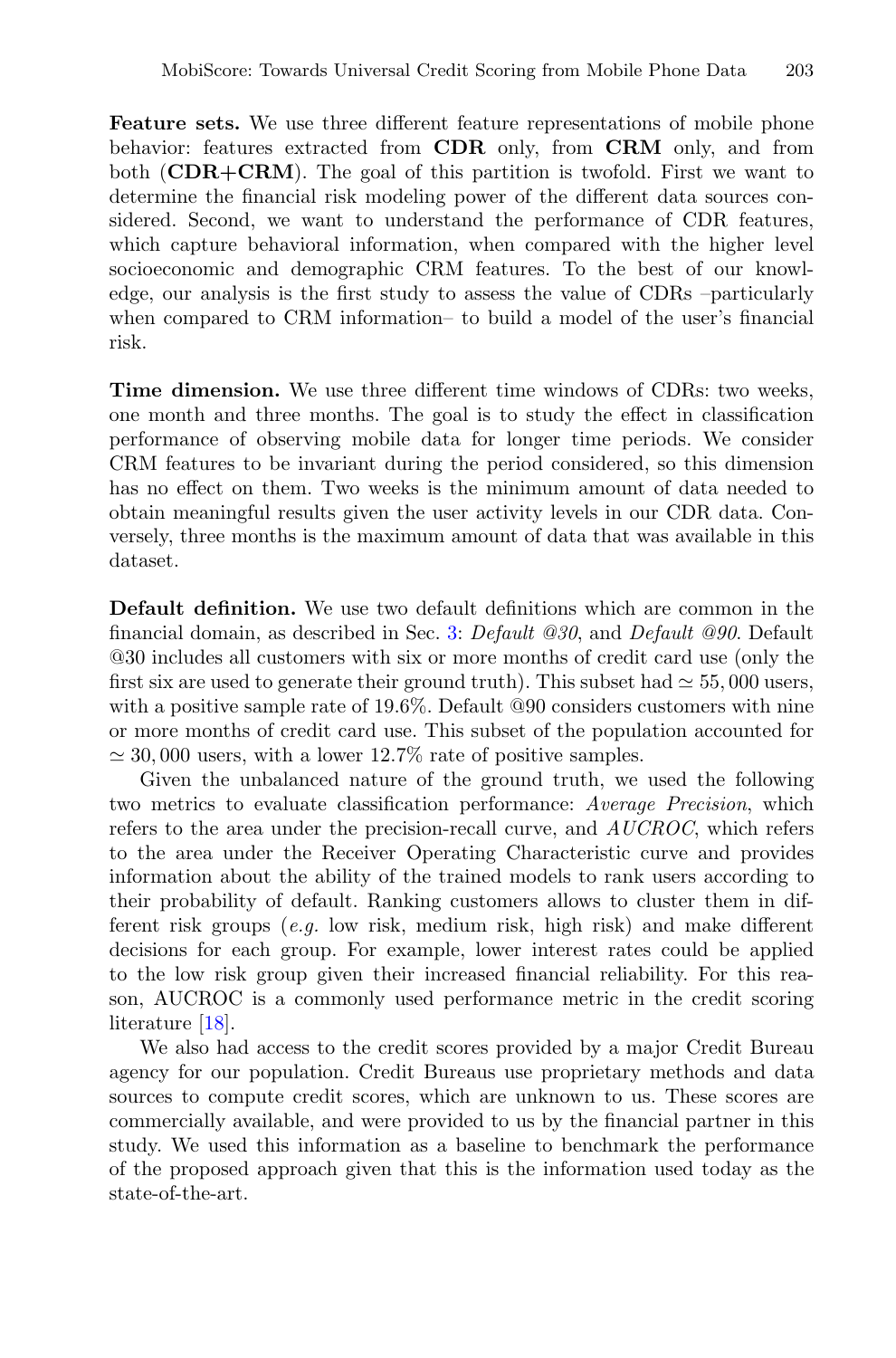|               | CDR.    |         |                  | $CDR + SMS$ |         |            |
|---------------|---------|---------|------------------|-------------|---------|------------|
|               | 2 weeks | 1 month | 3 months 2 weeks |             | 1 month | - 3 months |
| <b>GBT</b>    | 63.0    | 64.5    | 67.5             | 68.5        | 69.4    | 71.6       |
| LR.<br>@30    | 62.2    | 64.0    | 66.4             | 67.6        | 68.8    | 70.7       |
| <b>SVM</b>    | 62.1    | 63.9    | 66.7             | 67.9        | 68.8    | 70.6       |
| <b>GBT</b>    | 63.1    | 64.4    | 67.5             | 70.2        | 70.8    | 72.5       |
| LR.<br>(0.90) | 62.4    | 64.5    | 67.4             | 68.7        | 70.5    | 72.1       |
|               | 63.1    | 64.1    | 67.2             | 69.7        | 70.3    | 72.1       |

<span id="page-9-0"></span>**Table 3.** Classification performance (AUCROC) as a function of the CDR time window considered

In Table [3](#page-9-0) we present the classification results for the AUCROC metric, focusing on the two CDR-based feature representations. First, we observe that longer observation periods are consistent with better performance. Our dataset contains a monthly average number of  $\simeq 200$  calls made/received and  $\simeq 65$  SMS messages sent/received per customer. When using longer periods of CDRs we get access to a larger amount of user activity, fostering the discovery of behavioral patterns and hence yielding better performance. Second, the *Default @90* scenario consistently achieves better performance than *Default @30* ; the latter corresponds to a riskier financial profile that is expected to be consistent with behavioral traits that would be more prominently captured in the CDRs. Finally, we observe that the GBT classification approach consistently outperforms both logistic regression and SVMs in the given classification task. This is explained by the higher degree of complexity and flexibility of boosted trees ensembles, which produce non-linear models composed of thousands of weak predictors. Ensembles have been shown to outperform single models in many contexts, including financial modeling problems [\[18\]](#page-12-2).

We also study the inference power of each feature representation. In particular, we compare the performance of the CDR-based feature representations to two static baselines: CRM-features, and Bureau data. For this comparison, we select the best performing configuration of CDR-based models (GBT classifier using 3 months of CDR data). The results of this comparison for the average precision and AUCROC metrics are shown in Fig. [1.](#page-10-0)

We observe that CDR-based features provide the highest discriminative power. Interestingly, **CDR** (alone) and **CRM** are similarly discriminative. This result suggests that the aspects of human behavior that can be inferred from mobile phone data (*i.e.* mobility, consumption and social variables) serve to model financial risk with similar performance as the socioeconomic and demographic variables included in the CRM. It is also worth mentioning that the combination of CDR and CRM increases performance noticeably for all metrics considered, which suggests that the information conveyed by these two sources of data is complementary. Moreover, all the scoring models built from mobile phone data outperform the Credit Bureau score by a large margin, supporting the validity of MobiScore as an alternative to traditional credit scoring approaches.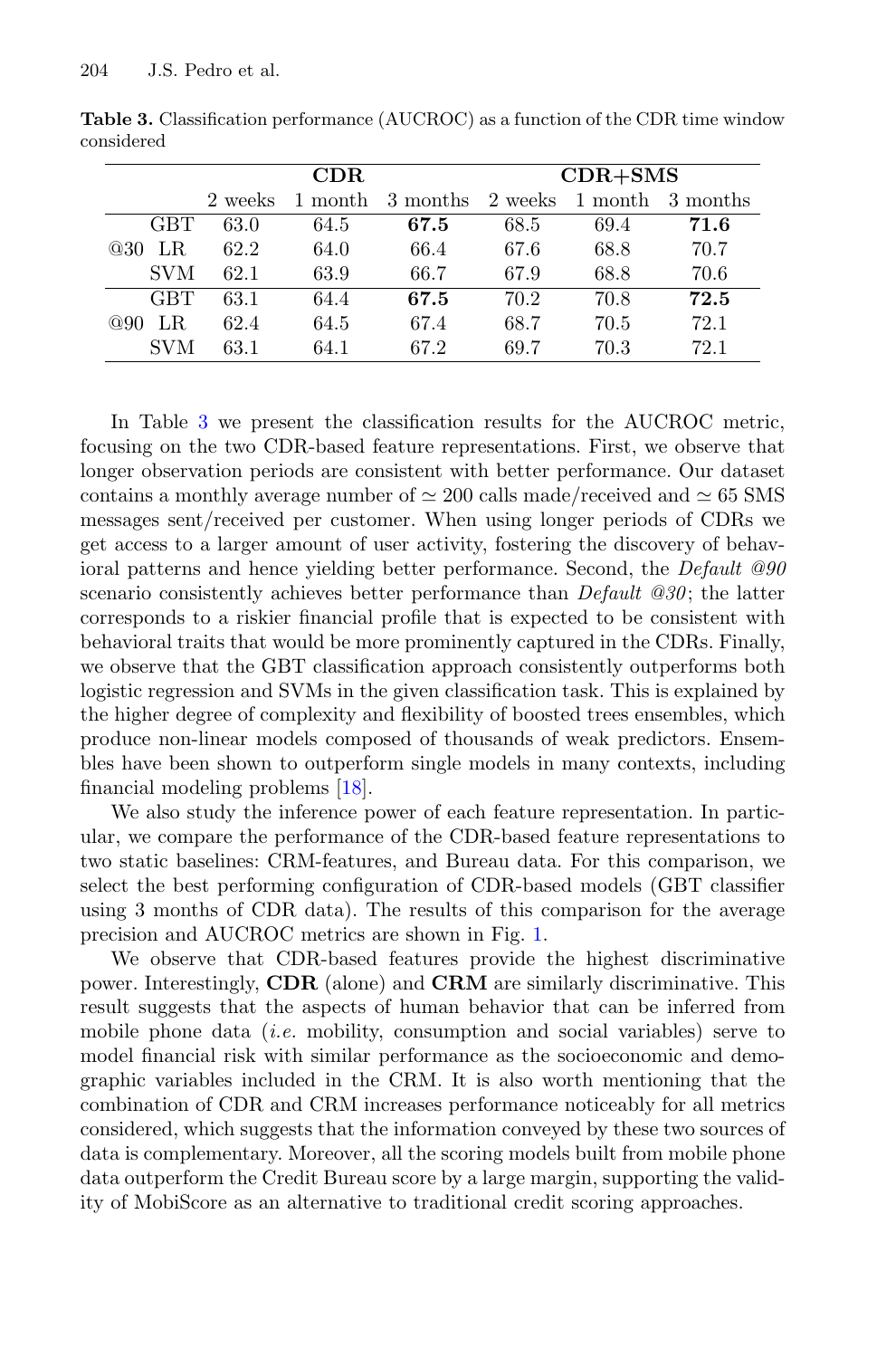

<span id="page-10-0"></span>**Fig. 1.** Classification performance (Average Precision and AUCROC) of CDR-based representations compared to CRM and Credit Bureau baselines

### **6 Conclusions and Future Work**

In this paper we have presented MobiScore, a novel approach to compute credit scores from mobile phone activity data. Standard approaches use prevalently past financial history, and therefore cannot be applied to users with no (or limited) financial history. We carried out experiments with a large-scale population and show that MobiScore achieves better performance when compared to current techniques used by Credit Bureaus. Moreover, even a limited time window of two weeks of mobile phone data can be enough to generate a reliable score. Overall, these results provide strong evidence that mobile phone data is a reliable signal of a person's financial risk.

MobiScore has the main advantage of leveraging passively collected data from the mobile network infrastructure and having wider applicability than traditional credit scores since it only requires the use of mobile phone, which most of the world population has access to. The mobile phone has become such an integral part of our lives that behavioral data captured with it adds informative value to a variety of applications, included the one proposed in this paper. The most important implication of the presented study is the opportunity MobiScore brings to enable access to credits and loans to the millions of *thin-file* individuals.

In the future, we plan to investigate in detail the discriminative power of the different features used in our experiments. Further, we are interested in assessing how our model changes as a function of the geographical areas and financial products analyzed. An additional interesting aspect, common to any project dealing with human behavioral data, is addressing any potential privacy concerns and data protection laws compliance. A straightforward way in which our model can be implemented and provided to users is through an opt-in mechanism,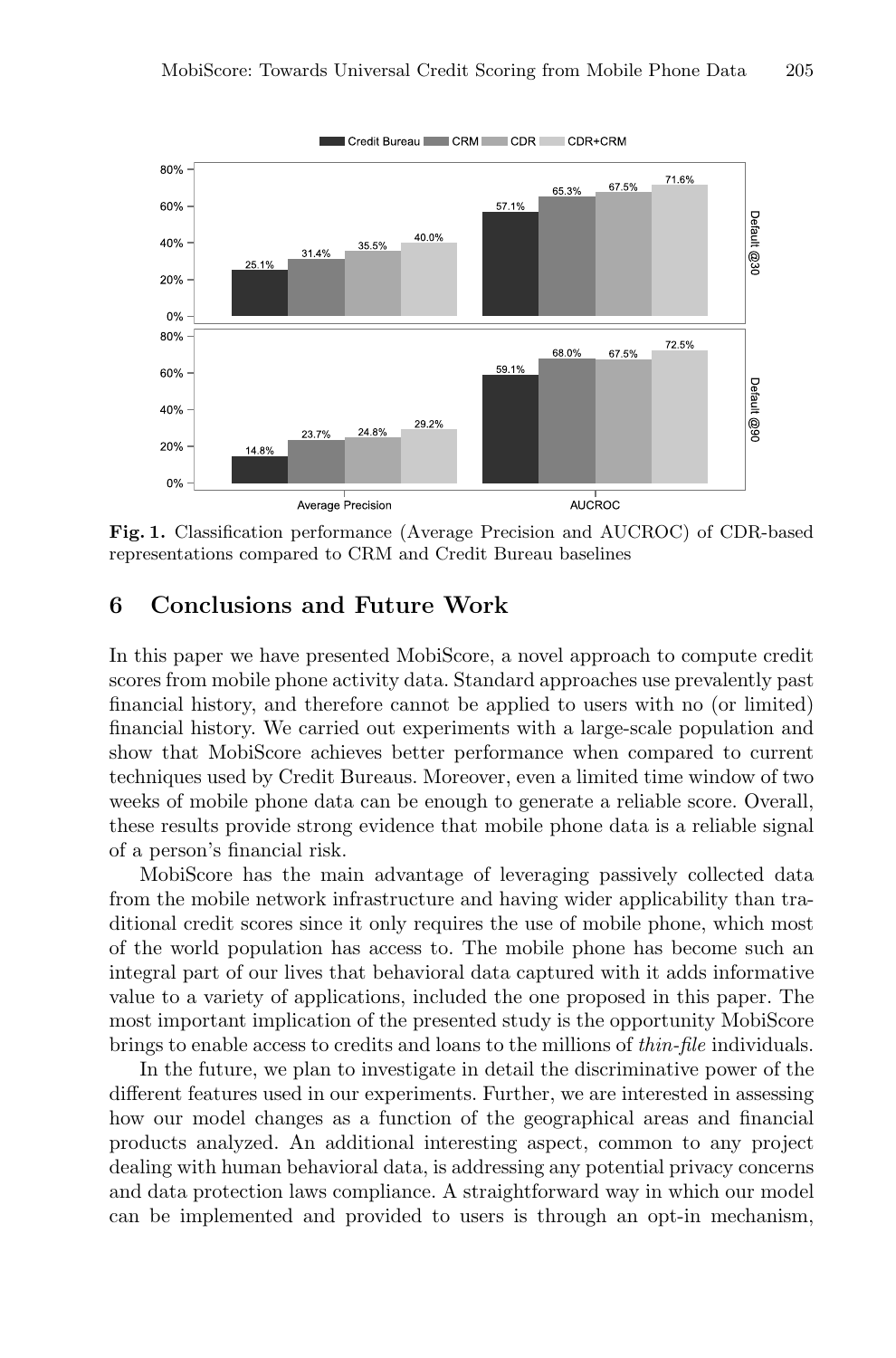where the user gives to the mobile operator explicit consent to use mobile data to generate and provide the credit score. We plan to experimentally evaluate the attractiveness of such a system in future research.

## <span id="page-11-6"></span>**References**

- 1. Abdou, H.A., Pointon, J.: Credit scoring, statistical techniques and evaluation criteria: A review of the literature. Intelligent Systems in Accounting, Finance and Management **18**(2–3), 59–88 (2011)
- <span id="page-11-9"></span>2. Agarwal, S., Chomsisengphet, S., Liu, C.: Consumer bankruptcy and default: The role of individual social capital. Journal of Economic Psychology **32**(4), 632–650 (2011)
- <span id="page-11-7"></span>3. Baesens, B., Van Gestel, T., Viaene, S., Stepanova, M., Suykens, J., Vanthienen, J.: Benchmarking state-of-the-art classification algorithms for credit scoring. Journal of the Operational Research Society **54**(6), 627–635 (2003)
- <span id="page-11-12"></span>4. Candia, J., González, M.C., Wang, P., Schoenharl, T., Madey, G., Barabási, A.-L.: Uncovering individual and collective human dynamics from mobile phone records. Journal of Physics A: Mathematical and Theoretical **41**(22), 224015 (2008)
- <span id="page-11-3"></span>5. de Montjoye, Y.-A., Quoidbach, J., Robic, F., Pentland, A.S.: Predicting personality using novel mobile phone-based metrics. In: Greenberg, A.M., Kennedy, W.G., Bos, N.D. (eds.) SBP 2013. LNCS, vol. 7812, pp. 48–55. Springer, Heidelberg (2013)
- <span id="page-11-4"></span>6. de Oliveira, R., Karatzoglou, A., Concejero Cerezo, P., Armenta Lopez de Vicuña, A., Oliver, N.: Towards a psychographic user model from mobile phone usage. In: CHI 2011 Extended Abstracts on Human Factors in Computing Systems, CHI EA 2011, New York, NY, USA, pp. 2191–2196. ACM (2011)
- <span id="page-11-11"></span>7. Eagle, N., Pentland, A.S., Lazer, D.: Inferring friendship network structure by using mobile phone data. Proceedings of the National Academy of Sciences **106**(36), 15274–15278 (2009)
- <span id="page-11-13"></span>8. Frias-Martinez, V., Frias-Martinez, E., Oliver, N.: A gender-centric analysis of calling behavior in a developing economy using call detail records. In: Proceedings of the AAAI Spring Symposium: Artificial Intelligence for Development (2010)
- <span id="page-11-5"></span>9. Gathergood, J.: Self-control, financial literacy and consumer over-indebtedness. Journal of Economic Psychology **33**(3), 590–602 (2012)
- <span id="page-11-1"></span>10. Grable, J.E., Joo, S.-H.: Environmental and biophysical factors associated with financial risk tolerance. Journal of Financial Counseling and Planning **15**(1) (2004)
- <span id="page-11-2"></span>11. Henegar, J.M., Archuleta, K., Grable, J., Britt, S., Anderson, N., Dale, A.: Credit card behavior as a function of impulsivity and mothers socialization factors. Journal of Financial Counseling and Planning **24**(2), 37–49 (2013)
- <span id="page-11-8"></span>12. Meier, S., Sprenger, C.: Impatience and credit behavior: Evidence from a field experiment. Social Science Research Network Working Paper Series (2007)
- <span id="page-11-0"></span>13. Mester, L.J.: Whats the point of credit scoring? Business review **3**, 3–16 (1997)
- <span id="page-11-10"></span>14. Montoliu, R., Gatica-Perez, D.: Discovering human places of interest from multimodal mobile phone data. In: Proceedings of the 9th International Conference on Mobile and Ubiquitous Multimedia, p. 12. ACM (2010)
- <span id="page-11-14"></span>15. Onnela, J.-P., Saramäki, J., Hyvönen, J., Szabó, G., Lazer, D., Kaski, K., Kertész, J., Barabási, A.-L.: Structure and tie strengths in mobile communication networks. Proceedings of the National Academy of Sciences **104**(18), 7332–7336 (2007)